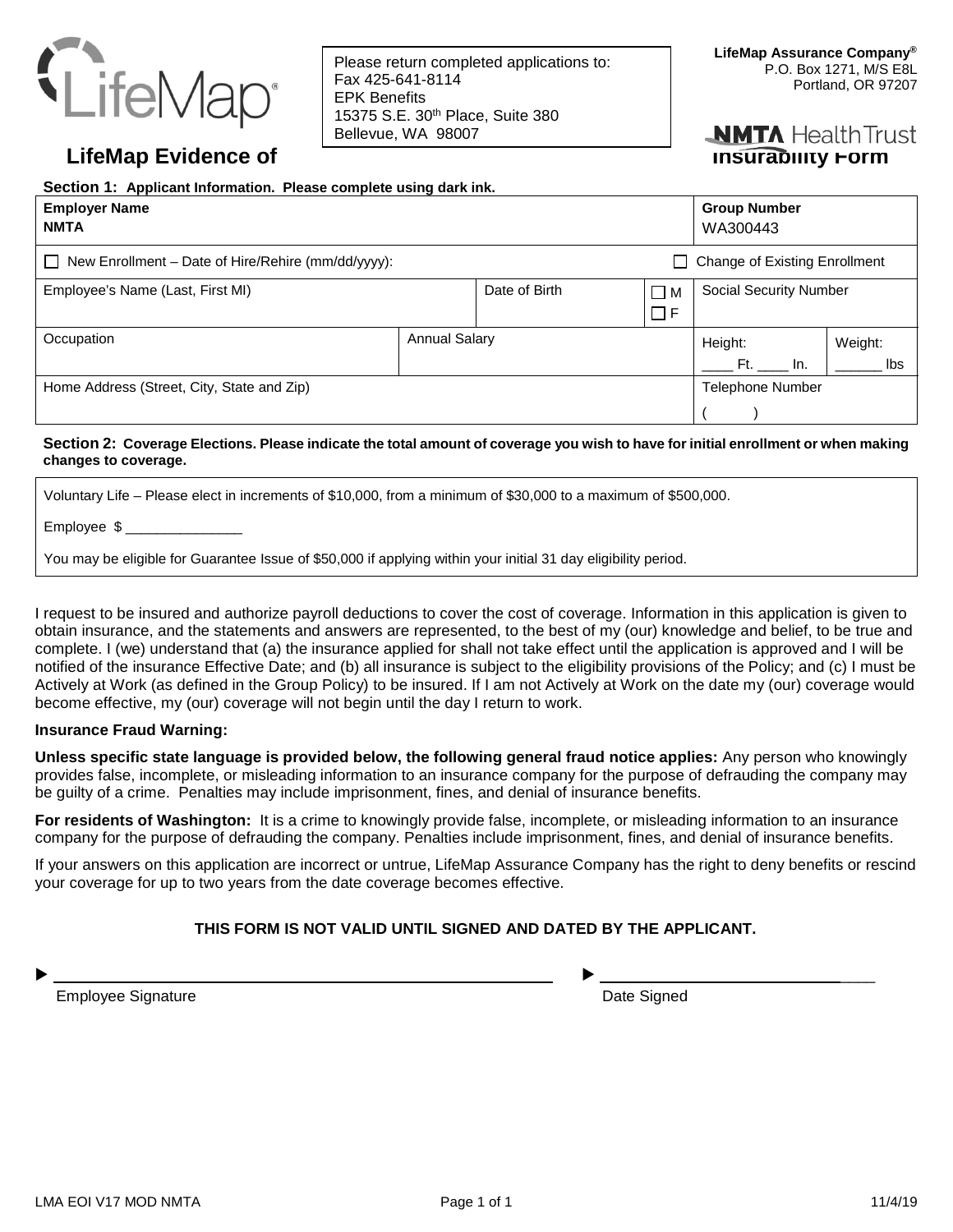

# **LifeMap Evidence of Insurability Form**

(Part 2 of the Voluntary Benefits Application)

## **Section 1: Applicant Information. Please complete using dark ink.**

| <b>Employer Name</b>                    |               |         |          | <b>Group Number</b> |   |  |
|-----------------------------------------|---------------|---------|----------|---------------------|---|--|
| <b>NMTA</b>                             |               |         | WA300443 |                     |   |  |
|                                         |               |         |          |                     |   |  |
| <b>Employee's Name (Last, First MI)</b> |               |         |          |                     |   |  |
|                                         |               |         |          |                     |   |  |
| <b>Social Security Number</b>           | Date of Birth | Height: |          | Weight:             | M |  |
|                                         |               | Ft.     | In.      | lbs                 |   |  |

## **Section 2: Health Questions**

## **Applicant must answer each of the following questions to the best of their knowledge and belief.**

|                                                                                                                                                                                                                                           | Employee              |  |  |  |
|-------------------------------------------------------------------------------------------------------------------------------------------------------------------------------------------------------------------------------------------|-----------------------|--|--|--|
| 1. Within the past 2 years have you used cigarettes or other tobacco products?                                                                                                                                                            | $\Box$ $Y$ $\Box$ $N$ |  |  |  |
| 2. Within the past 5 years has any person applying for coverage been treated for or<br>diagnosed as having Acquired Immune Deficiency Syndrome (AIDS) or AIDS Related<br>Complex (ARC)?                                                   | $\Box$ $Y$ $\Box$ $N$ |  |  |  |
| 3. Within the past 5 years has any person applying for coverage been diagnosed with, received medical care, or taken<br>medication for a disease or disorder of any of the following:                                                     |                       |  |  |  |
| a. Cardiac or Cardiovascular (such as Heart Disease, High Blood Pressure,<br>Atherosclerosis, Coronary Artery Disease, Heart Attack, Chest Pain, Heart Murmur<br>or Palpitations, Cardiomyopathy, Heart Valve Disorder or Heart Failure)? | $\Box$ $Y$ $\Box$ $N$ |  |  |  |
| b. Circulatory (such as Stroke, Transient Ischemic Attack (TIA) or High Cholesterol)?                                                                                                                                                     | $\Box$ $Y$ $\Box$ $N$ |  |  |  |
| c. Blood (such as Anemia, Leukemia, Multiple Myeloma or Thrombocytosis)?                                                                                                                                                                  | $\Box$ $Y$ $\Box$ $N$ |  |  |  |
| d. Endocrine (such as Diabetes, Thyroid, Adrenal or Pituitary Disorder)?                                                                                                                                                                  | $\Box$ $Y$ $\Box$ $N$ |  |  |  |
| e. Respiratory (such as Asthma, COPD, Emphysema or Cystic Fibrosis)?                                                                                                                                                                      | $\Box$ $Y$ $\Box$ $N$ |  |  |  |
| f. Kidney, Urinary Tract or Prostate (such as Proteinuria or PSA Abnormality)?                                                                                                                                                            | $\Box$ $Y$ $\Box$ $N$ |  |  |  |
| g. Gastrointestinal or Liver (such as Hepatitis, Colitis, Diverticulosis, Crohn's<br>Disease, Pancreatitis, Ulcer or Decreased Liver Function)?                                                                                           | $\Box$ $Y$ $\Box$ $N$ |  |  |  |
| h. Autoimmune or Connective Tissue (such as Lupus, Rheumatoid Arthritis,<br>Scleroderma, Multiple Sclerosis or Mixed Connective Tissue Disease)?                                                                                          | $\Box$ $Y$ $\Box$ $N$ |  |  |  |
| i. Nervous, Mental or Emotional (such as Anxiety, Depression, Memory Loss,<br>Schizophrenia, Mood Disorder or Attempted Suicide)?                                                                                                         | $\Box$ $Y$ $\Box$ $N$ |  |  |  |
| Neurological or Central Nervous (such as Epilepsy, Seizure, Dizziness, Motor<br>i.<br>Neuron Disease, ALS, Muscular Dystrophy, Cerebral Palsy, Paralysis or Parkinson's<br>Disease)?                                                      | $\Box$ $Y$ $\Box$ $N$ |  |  |  |
| k. Musculoskeletal (such as Arthritis, Osteoarthritis, Degenerative Disc or Joint<br>Disease, Carpal Tunnel, or Knee, Hip, Shoulder or Other Joint Condition)?                                                                            | $\Box$ $Y$ $\Box$ $N$ |  |  |  |
| 4. Within the past 5 years has any person applying for coverage been diagnosed with, received medical care, or taken<br>medication for any of the following:                                                                              |                       |  |  |  |
| a. Cancer, Hodgkin's Disease, Lymphoma, Malignant Growth or Tumor?                                                                                                                                                                        | $\Box$ $Y$ $\Box$ $N$ |  |  |  |
| b. Epstein Barr, Chronic Fatigue Syndrome or Fibromyalgia?                                                                                                                                                                                | $\Box$ $Y$ $\Box$ $N$ |  |  |  |
| c. Alcohol, Drug or Substance Abuse?                                                                                                                                                                                                      | $\Box$ $Y$ $\Box$ $N$ |  |  |  |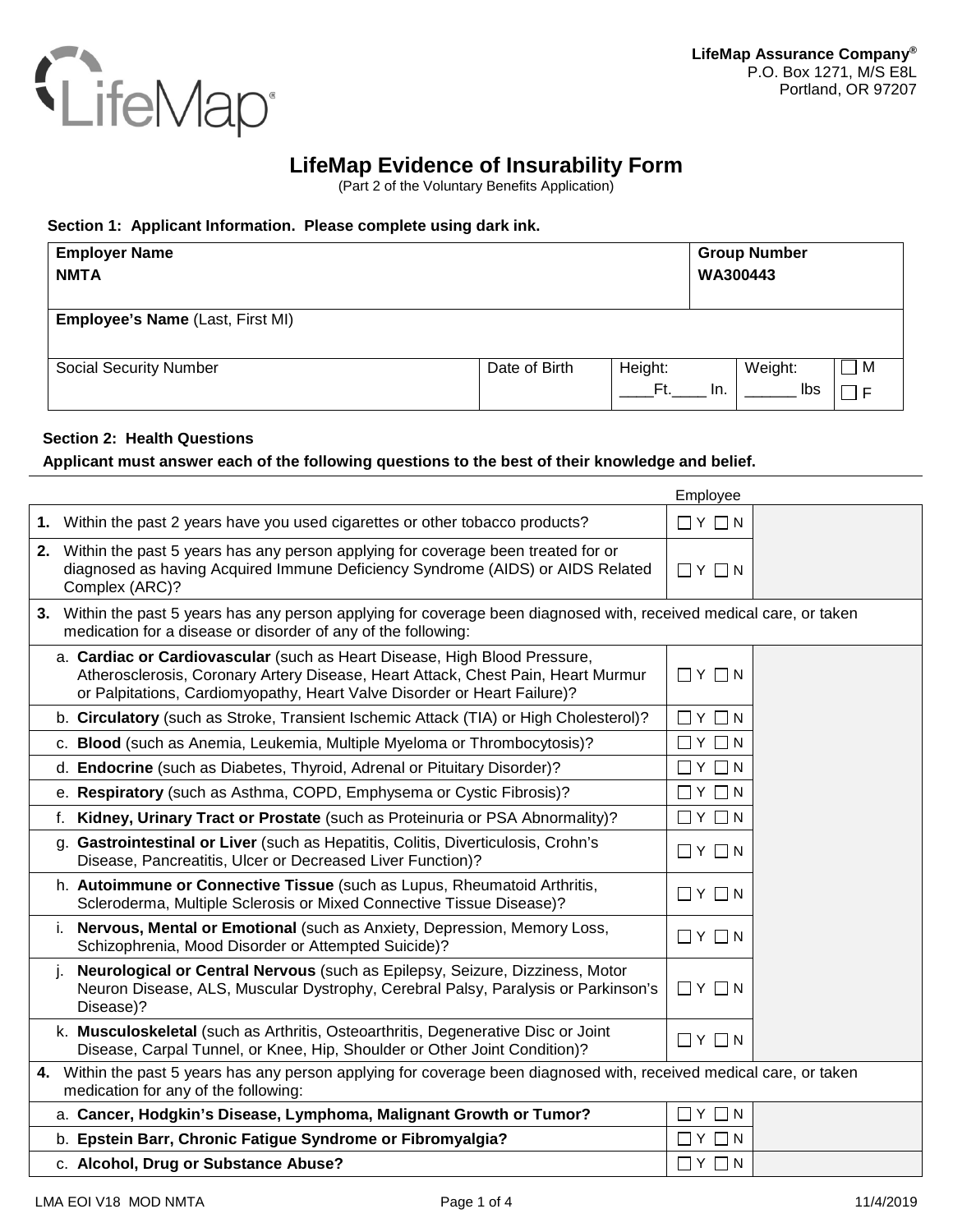## **EMPLOYEE'S NAME:**

| 5. | Has any person applying for coverage been advised or recommended by a physician<br>to have surgery or a test or evaluation which has not yet been performed? (except<br>pregnancy or orthopedic)                                                                  | $\Box$ y $\Box$ n     |  |
|----|-------------------------------------------------------------------------------------------------------------------------------------------------------------------------------------------------------------------------------------------------------------------|-----------------------|--|
| 6. | Within the past 5 years has any person applying for coverage had a condition that has<br>lasted for 3 months or more for which care or treatment was recommended or<br>received or for which medication was prescribed by a physician or health care<br>provider? | $ Y $ $ N $           |  |
| 7. | Is any person applying for coverage disabled or does any person applying for<br>coverage have a condition which prevents or limits activities?                                                                                                                    | $ Y $ $ N$            |  |
|    | 8. Are you currently pregnant?<br>If yes, anticipated due date (MM/DD/YY):                                                                                                                                                                                        | $\sqcap$ Y $\sqcap$ N |  |
| 9. | During the past 5 years have you been absent from work for more than five<br>consecutive working days because of your own illness or injury (excluding<br>pregnancy)?                                                                                             | YIN                   |  |

## **Provide details of all 'YES' answers given to the health questions in Section 2.**

If additional space is required, attach a separate signed and dated sheet.

| Question<br>Number | Individual | Illness/Reason for Checkup or<br>Physician's Treatment/Consultation | Dates<br>From - To | Full Name & Complete Address of<br>Attending Physician or Other<br>Practitioner |
|--------------------|------------|---------------------------------------------------------------------|--------------------|---------------------------------------------------------------------------------|
|                    |            |                                                                     |                    |                                                                                 |
|                    |            |                                                                     |                    |                                                                                 |
|                    |            |                                                                     |                    |                                                                                 |
|                    |            |                                                                     |                    |                                                                                 |

## **Section 3: Authorization to Disclose Personal Information & Application for Insurance.**

I authorize any licensed physician, medical practitioner, hospital, clinic, or other medical or medically related facility, MIB Inc., insurance company or other organization, institution or person that has any records or knowledge of me or my health, gathered during the course and scope of their business, to give the LifeMap Assurance Company or its reinsurers any such information, including information about drug or alcohol use or abuse, mental illness, AIDS virus or other sexually transmitted diseases (with the exception of HIV records), in connection with prior testing for the purpose of obtaining insurance. This authorization is valid for 24 months from the date it is signed. I agree that a photocopy of this authorization shall be as valid as the original. I acknowledge that I have received a copy of the Privacy Notice.

## **IMPORTANT: Please continue completing form on the following page.**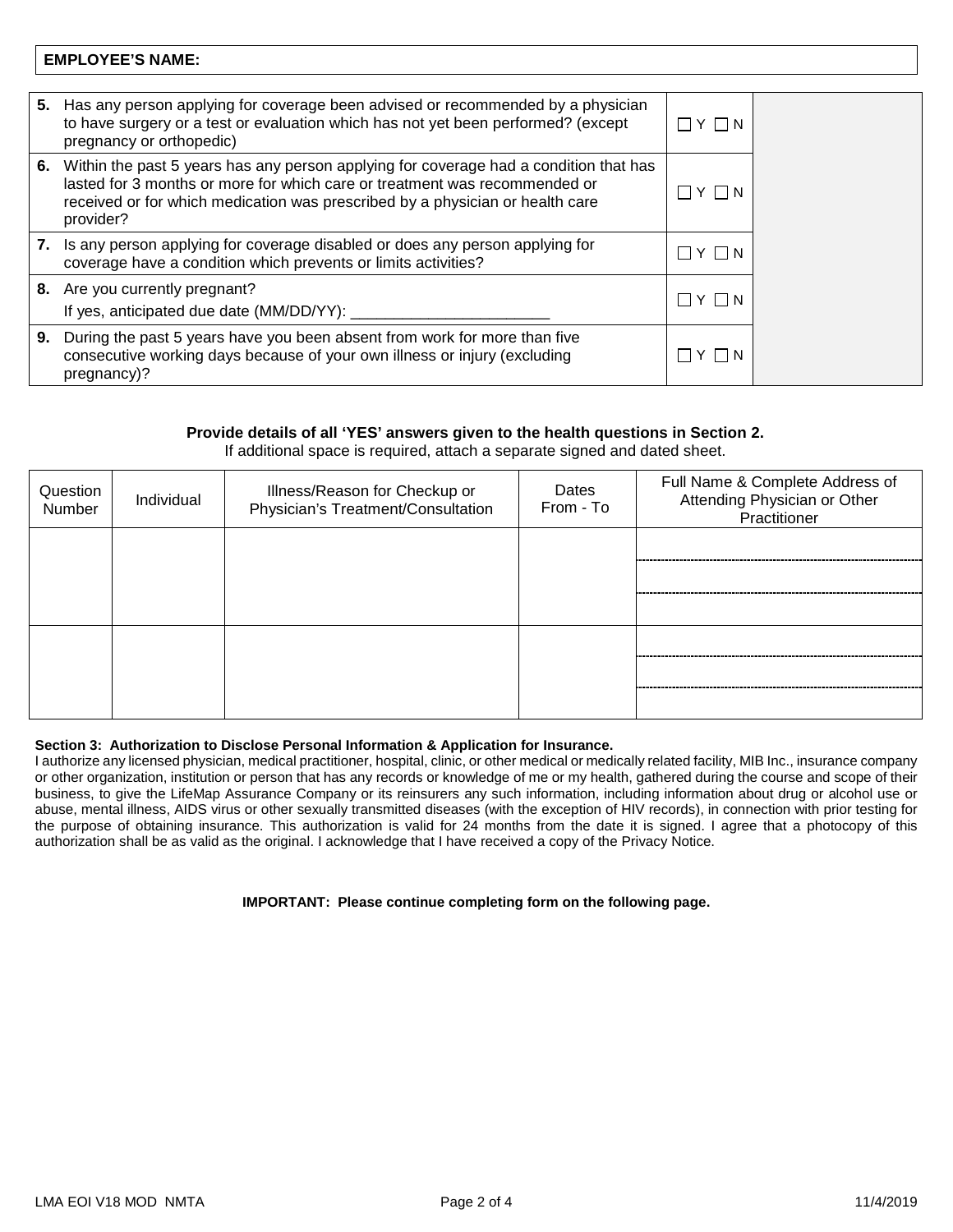## **EMPLOYEE'S NAME:**

## **Section 4: Authorization to Disclose Protected Health Information.**

I authorize any physician, pharmacy benefit manager, retail pharmacy, clearing house, health plan or insurance company to disclose prescription drug information about me within their possession to Milliman IntelliScript on behalf of LifeMap Assurance Company ("LifeMap"). The purpose of this disclosure is for Milliman to provide the information to LifeMap to evaluate my application for Life, Disability, and/or Critical Illness insurance products.

I understand that this prescription drug information may contain sensitive data, including data related to the treatment of sexually transmitted diseases, HIV/AIDS, mental health and reproduction or contraception (including prenatal care and abortion). I specifically authorize the disclosure of prescription drug information that is related to alcohol or substance abuse and I understand that my alcohol and substance abuse records are protected under Federal law (42 CFR Part 2) and cannot be disclosed without my written consent unless otherwise provided for in 42 CFR Part 2. I also understand that I may cancel this approval at any time, as described below.

I understand and acknowledge the following:

- I may cancel this authorization at any time by sending written notice to LifeMap Assurance Company, Attn: Individual Underwriting, PO Box 1271 M/S E8L, Portland, OR 97207. Cancellation of this authorization will not (1) affect any actions taken by any entity disclosing information before receiving the cancellation notice or (2) be effective with respect to any reliance on the authorization to contest a claim or the policy itself, to the extent permitted by applicable law.
- Completing this authorization is a condition to be eligible for and enrolled in LifeMap Life, Disability and/or Critical Illness insurance products.
- The physicians, pharmacy benefit managers, retail pharmacies, clearinghouses, health plans, and insurance companies identified above will not condition treatment, payment, enrollment or eligibility for benefits on whether you sign this authorization.
- Once any person(s) or entity(ies) discloses my information to an authorized recipient the information could be subject to redisclosure by the recipient and the privacy protections provided by law may no longer apply. Please see LifeMap's Privacy Notice for information on how LifeMap protects the confidentiality of your personal information.
- None of the authorized person(s) and entity(ies) above nor Milliman are responsible for any action taken by an authorized recipient of my protected health information.
- This authorization will expire six (6) months from the date of signature.

#### **THIS FORM IS NOT VALID UNTIL SIGNED AND DATED BY ALL APPLICANTS.**

**Unless specific state language is provided on Page 4, the following general fraud notice applies:** Any person who knowingly provides false, incomplete, or misleading information to an insurance company for the purpose of defrauding the company may be guilty of a crime. Penalties may include imprisonment, fines, and denial of insurance benefits.

By signing below, **each** proposed insured(s) agrees to the following:

- 1) I agree with all the terms, conditions, statements, and representations stated above in Section 1: Applicant Information, Section 2: Health Questions, and,
- 2) I agree to the authorization in Section 3: Authorization to Disclose Personal Information & Application for Insurance, and Section 4: Authorization to Disclose Protected Health Information.
- 3) Information in this form is given to obtain insurance, and the statements and answers are represented, to the best of my knowledge and belief, to be true and complete. I understand that the insurance applied for shall not take effect until the application is approved and I will be notified of the insurance Effective Date; and (b) all insurance is subject to the eligibility provisions of the Policy; and I must be Actively at Work (as defined in the Group Policy) to be insured. If I am not Actively at Work on the date my coverage would become effective, my coverage will not begin until the day I return to work.
- 4) If my answers on this application are incorrect or untrue, LifeMap Assurance Company has the right to deny benefits or rescind my coverage for up to two years from the date coverage becomes effective.

**EMPLOYEE** Signature **CONSEX EMPLOYEE** Signature

If you are signing this authorization on behalf of another individual, please complete the following and attach documentation demonstrating your authority to act on behalf of the individuals (e.g., Power of Authority, Guardianship, Conservatorship, Etc.)

| Name of Personal Representative          | Relationship | <b>Phone Number</b> |
|------------------------------------------|--------------|---------------------|
| ►                                        |              |                     |
| <b>PERSONAL REPRESENTATIVE Signature</b> | Date Signed  |                     |